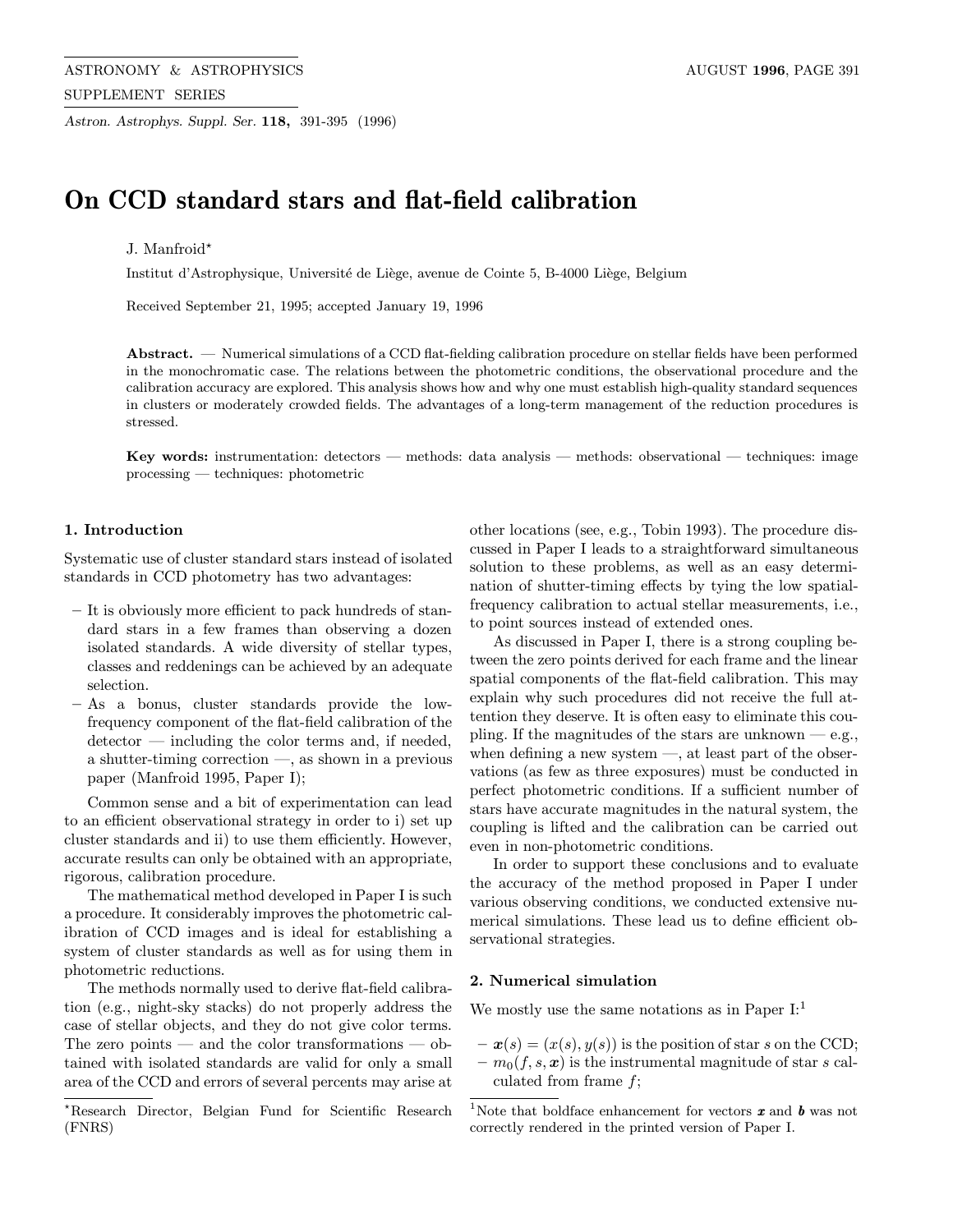$- m(s)$  is the actual magnitude of star s;

We simulate monochromatic observations of a moderately crowded field with randomly distributed stars with an average density  $n_s$  stars per frame. Successive frames are taken with offsets in  $x$  or  $y$  coordinates. The unit offsets  $(\delta x, 0)$  and  $(0, \delta y)$  have an amplitude of 1/5th the side of the CCD (assumed to be square). A spiraling pattern allows to cover an arbitrary large area of the star field.

Each frame has a specific zero point which may represent the observing conditions. We define a systematic component  $z_{\rm gr}(g)$  valid for a whole group g of  $n_{\rm fr}(g)$  frames obtained in similar conditions and a random component  $z_{\text{fr}}(f)$  of variance  $\sigma_{\text{fr}}^2(g)$  which reflects short-term variations of the sky occuring between frames.

Frames within a particular group  $g_0$  may have been obtained in exceptionally good photometric conditions and present a particularly small  $\sigma_{\rm fr}(g_0)$ .

In addition to this, each frame has the same low spatial-frequency component  $z_{\rm ff}(\mathbf{x})$ , i.e., we suppose that the high-frequency component has been fully corrected.

Each star measurement is affected by some noise  $z_{\rm m}(f, s)$  of variance  $\sigma_{\rm s}^2$ . We assume a simple dependency of the noise versus magnitude, in such a way that there is a uniform distribution  $\sigma_{s,1} \leq \sigma_s \leq \sigma_{s,2}$ .

We can then write:

$$
m_0(f, s, \mathbf{x}) = m(s) + z_{\text{gr}}(g) + z_{\text{fr}}(f) + z_{\text{ff}}(\mathbf{x}) + z_{\text{m}}(f, s). \tag{1}
$$

Table 1 presents a sample of 21 cases among the infinity of possible variations. For each of them we performed about 500 totally independent simulations. One or two parameters take a few discrete values, so their effect can be accurately analyzed. Simulations include a maximum of 16 exposures. In most cases, we assumed the stars to be reasonably bright, so they all have the same observational noise  $\sigma_{s,1} = \sigma_{s,2}$ .

#### 2.1. Reductions

When necessary, the frames are grouped the same way as they are built, i.e., we assume we can distinguish periods of different photometric conditions (bad weather, very different air masses, etc.).

The model that must be solved is described by Eq. (3) of Paper I. The parameters  $a(g)$  are zero-point frame corrections. For the function  $\Psi(x;b)$  we choose a thirdorder polynomial in x and y with parameters  $\mathbf{b} = \{b_i\}$  $(i = 1, \ldots, 9)$ , i.e., we do not consider the effects of a possible mismatch between the true flat-field correction  $z_{\rm ff}$  and the mathematical model. In practice, simple polynomials appear to be reasonable approximations to the smooth low-frequency flat-field corrections. This could be expected from vignetting effects as well as from a major part of the scattering. Other functions — smooth or not  $-\Psi(x;b)$  and  $z_{\rm ff}(x)$  involving a similar number of parameters would give the same results as the present simulations. Non-smooth, realistic, model functions can be build as linear combinations of empirical look-up tables derived by observing the variations of flat fields obtained in extremely different conditions.

Reductions are carried out in the same way as actual observations, i.e., the parameters  $a(g)$ ,  $b(i)$  — and  $m(s)$  if star s is not standard — are determined with our regular photometric reduction programme which makes use of the optimization technique described in Paper I.

Table 1. Log of simulated observations. The sigmas are quoted in 0.001 mag. Free parameters are indicated by the '−' symbol

| Fig. $n_{\rm s}$ |                          | $n_{\rm gr}$              | $n_{\rm fr}$    |                |                |                    |                  | $n_{\rm fr}(g_0) \, \sigma_{\rm s,1} \, \sigma_{\rm s,2} \, \sigma_{\rm fr} \, \sigma_{\rm fr}(g_0) \, z_{\rm gr}$ |                |
|------------------|--------------------------|---------------------------|-----------------|----------------|----------------|--------------------|------------------|--------------------------------------------------------------------------------------------------------------------|----------------|
| 1                | 22                       | 1                         | 16              | $\overline{0}$ |                | $\sigma_{\rm s,1}$ | $\boldsymbol{2}$ | $\overline{0}$                                                                                                     | 0              |
| $\boldsymbol{2}$ | 22                       | 1                         | 16              | 0              |                | $\sigma_{\rm s,1}$ | 8                | 0                                                                                                                  | 0              |
| 3                | 22                       | 1                         | 16              | 0              |                | $\sigma_{\rm s,1}$ | 32               | 0                                                                                                                  | 0              |
| $\overline{4}$   | 22                       |                           | $16/n_{\rm gr}$ | 0              | 10             | 10                 | 4                | 0                                                                                                                  | 0              |
| 5                |                          | 22 16 – $n_{\rm fr}(g_0)$ | 1               |                | 10             | 10                 | 32               | 4                                                                                                                  | $\theta$       |
| 6                | 22                       |                           | 1               | 3              | 10             | 10                 | 32               | 4                                                                                                                  | 0              |
| 7                | 22                       | 1                         |                 | 0              | $\overline{4}$ | 4                  | $\overline{4}$   | 0                                                                                                                  | 0              |
| 8                | 22                       | 1                         |                 | 0              | 8              | 8                  | 4                | 0                                                                                                                  | 0              |
| 9                |                          | 1                         | 8               | $\theta$       | $\overline{4}$ | $\overline{4}$     | 4                | 0                                                                                                                  | 0              |
| 10               | 22                       | 1                         | 16              | $\theta$       | $\overline{4}$ |                    | 4                | 0                                                                                                                  | 0              |
| 11               | 22                       | 4                         | 4               | $\theta$       | $\overline{4}$ | 12                 | 4                | 0                                                                                                                  |                |
| 12               | 22                       | 16                        | 1               | 3              | 10             | 10                 | 8                | 8                                                                                                                  | $\overline{0}$ |
| 13               | 22                       | 1                         | 16              | 0              | -              | $\sigma_{\rm s,1}$ | 2                | 0                                                                                                                  | 0              |
| 14               | 22                       | 1                         | 16              | 0              |                | $\sigma_{\rm s,1}$ | 32               | 0                                                                                                                  | 0              |
| 15               | 22                       |                           | $16/n_{\rm gr}$ | 0              | 10             | 10                 | 4                | 0                                                                                                                  | 0              |
| 16               | 22                       |                           | $16/n_{\rm gr}$ | 0              | 10             | 10                 | 32               | 0                                                                                                                  | 0              |
| 17               | 22                       | 1                         |                 | 0              | 4              | 4                  | 4                | 0                                                                                                                  | 0              |
| 18               | 89                       | 1                         |                 | 0              | $\overline{4}$ | 4                  | 4                | 0                                                                                                                  | 0              |
| 19               | $\overline{\phantom{0}}$ | 1                         | 8               | $\theta$       | $\overline{4}$ | $\overline{4}$     | 4                | 0                                                                                                                  | $\overline{0}$ |
| 20               | 22                       | 1                         | 16              | $\theta$       | 4              |                    | 4                | 0                                                                                                                  | 0              |
| 21               | 22                       | 4                         | 4               | 0              | $\overline{4}$ | 12                 | 4                | 0                                                                                                                  |                |
|                  |                          |                           |                 |                |                |                    |                  |                                                                                                                    |                |

#### 3. Discussion

Figures 1 to 21 show the median absolute deviation (MAD) (over the whole CCD area) between the true and the calculated flat-field corrections (in 0.001 magnitude) for the 21 cases of Table 1 The 95th percentile (AD95) is also plotted. Regression lines are superimposed in order to provide a quick visual estimate of the general trends.

## 3.1. No standard stars

Figures 1 to 3 show the effect of the measurement accuracy  $\sigma_s$  under, respectively, perfect, average, and mediocre photometric conditions (i.e., for increasing  $\sigma_{\rm fr}$ ). All 16 frames are grouped together. This is the only possibility when magnitudes are unknown and when there was no obvious period of outstanding photometric conditions. It is clear that good overall photometric conditions are needed to reach AD95< 0.01.

Blindly fractioning the frames into smaller groups degrades the results, as shown in Fig. 4. The situation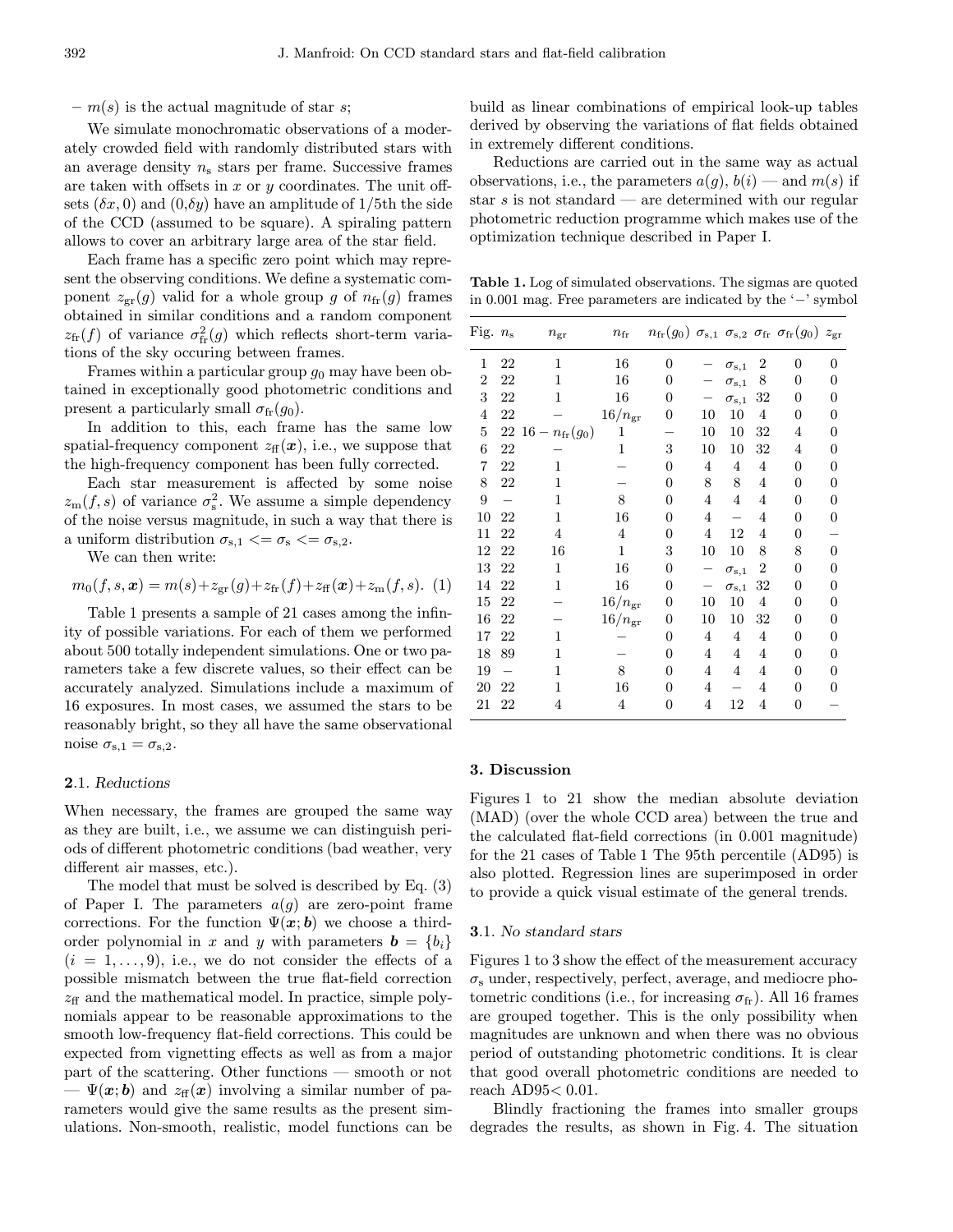

Fig. 1. -21. Absolute deviation of the calculated flat-field correction when there are no standard stars (Figs. 1–12), and when they are present (Figs. 13–21). Series of about 50 individual measurements are combined and displayed as two box-and-whisker symbols: the lower symbol is the Median Absolute Deviation (MAD); the upper one is the 95th percentile (AD95). For clarity, there is a slight horizontal shift between the MAD and AD95 symbols. The bottom and top edges of each box indicate the 25th and 75th percentiles within the corresponding data set; the horizontal line is the median value; whiskers extend to the extreme lower and upper values. Regression curves are drawn: a solid line through the MADs, a dotted line through the AD95s. All magnitude values are given in unit of 0.001. See text for more explanation

dramatically improves when three or more frames have been obtained in stable photometric conditions. Figure 5 shows that the  $\sigma_{\rm fr}(g_0)$  during a stable period governs the accuracy of the resulting calibration. The additional  $n_{\rm fr} - n_{\rm fr}(g_0)$  frames may even be obtained in very bad conditions (in the case of Fig. 4  $\sigma_{\text{fr}} = 0.032$ ). Figure 6 illustrates the role of these additional frames — each of them being an entire group. It is certainly advantageous to increase their number. The value of AD95 decreases from 0.013 down to 0.008 thanks to the inclusion of 10 "bad" frames.

Figures 7 and 8 show the effect of simply increasing the number of frames, under good photometric conditions  $(\sigma_{\rm s} = 0.004 \text{ or } 0.008 \text{ and } \sigma_{\rm fr} = 0.004), \text{ in a single group.}$ As expected, the accuracy rapidly improves until about  $n_{\text{fr}} \sim 10$ . Piling up more frames may be interesting when the accuracy of the measurements,  $\sigma_s$ , is not perfect (faint stars).

It can be seen from Fig. 9 that very large number of stars are not needed under usual conditions. They may be necessary when much more complex models are adopted for  $z_{\text{ff}}$ .

Figure 10 shows the degradation occuring when fainter stars — i.e., with  $\sigma_{s,2}$  significantly larger than  $\sigma_{s,1}$  — are included. A single group of 16 frames is considered.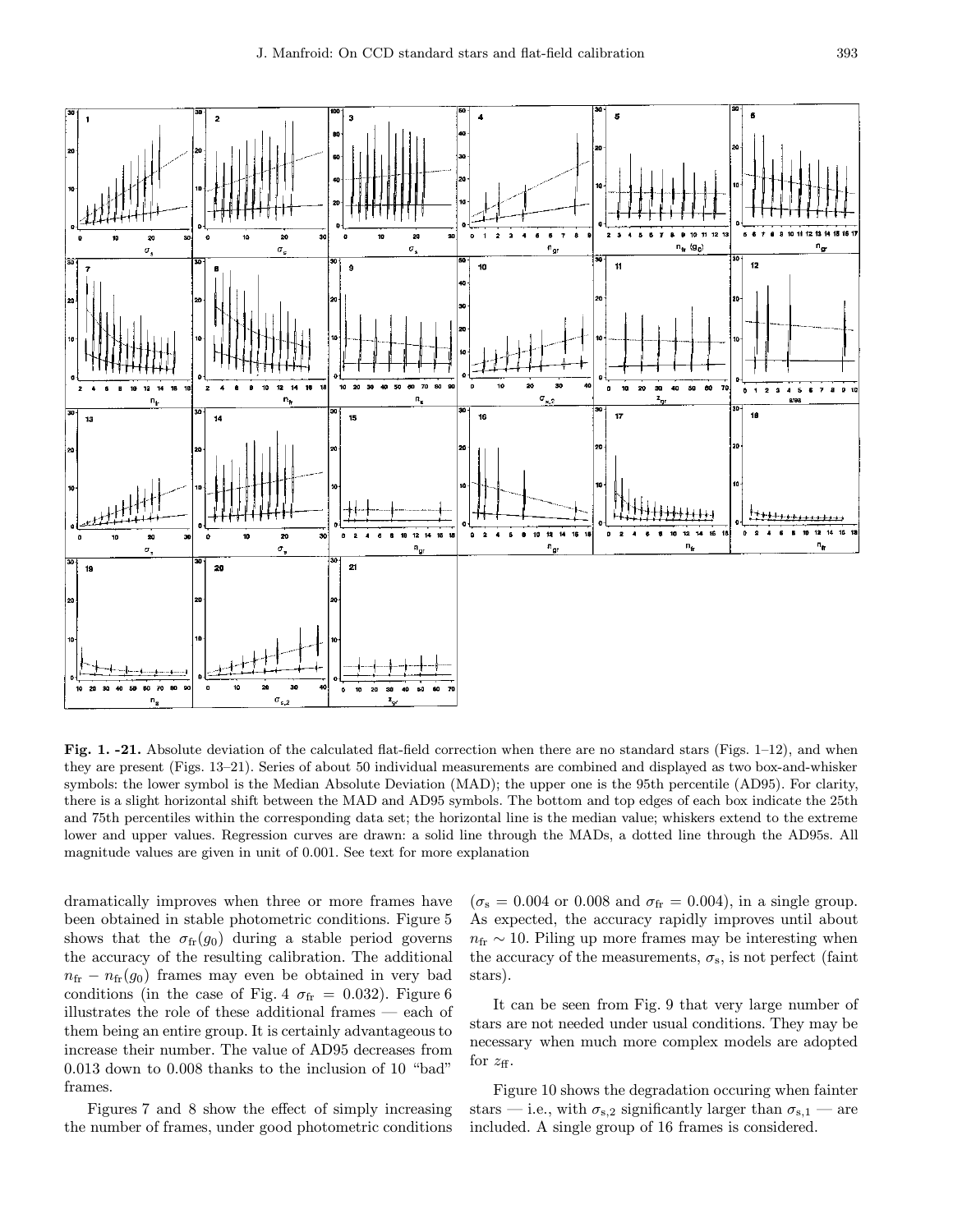Figure 11 illustrates that large inter-group shifts are of no consequence. Groups of frames obtained at different air masses, even on different nights can be mixed at will, provided a unique flat-field calibration remains valid.

The spatial repartition of the frames in the special, high-quality, group  $g_0$  is of little importance. The groups  $g_0$  corresponding to Fig. 12 contain three frames obtained with offsets in different directions. The "area" in abscissa is the external product of these offsets; the unit is  $(\delta x)^2 =$  $(\delta y)^2$ . Of course, extremely small or large offsets must be avoided, as well as parallel offsets.

## 3.2. Standard stars

Figures 13 to 21 present results when stars have accurately known values. We suppose here that these values are perfectly known: i) if they were not we would fall back to the case of no standards; ii) repeated observations of the same few clusters can easily lower the errors on the instrumental magnitudes below a few 0.001 mag.

It is obvious from Figs. 13 to 21 that good instrumental standards allow a much better accuracy to be reached with fewer observations.

Figures 13–14 show that even bad observations can yield a correct flat-field calibration: 16 frames with an inter-frame  $\sigma_{\rm fr}$  as large as 0.032 and a measurement noise  $\sigma_s = 0.020$  yield an accuracy of about 0.010 mag. The effect of  $\sigma_{\rm fr}$  can be alleviated by disconnecting all zero points. This is barely noticeable in Fig. 15 ( $\sigma_{\rm fr} = 0.004$ ), but quite obvious in Fig. 16 ( $\sigma_{\text{fr}} = 0.032$ ). This procedure must be adopted when observations are carried out in poor weather. The importance of standards in bad photometric conditions is clearly shown by comparing Figs. 4 and 16. The accurate correction of zero-point shifts, however large they can be, is also examplified by Fig. 21.

A single exposure can be used if enough standard stars are available:  $n_{\text{fr}}$  frames with  $n_{\text{s}}$  stars are about (but not quite) equivalent to a single frame with  $n_{\rm fr} \times n_{\rm s}$  stars. The case of Fig. 17 for  $n_{\text{fr}} = 1$  is rather extreme (an average of only 22 measurements for 10 parameters), but even these poor data yield an accuracy better than 0.010 mag. A larger  $n_s$  is a definite advantage as shown in Fig. 18 which assumes a stellar density four times higher. This is also illustrated by Fig. 19. Calibration errors can be significantly lower than  $\sigma_s$ .

## 4. Conclusions

Numerical simulations give quantitative estimates of the various errors affecting the stellar calibration of CCD flat fielding. More precise guidelines can then be given on how perform this procedure.

– Accurate flat-field calibration using the stellar method (Paper I) is perfectly possible under non-photometric conditions — even very bad ones — by using cluster standards.

- If no such standards are available, the stellar method is still possible if three exposures can be secured in a period of very stable conditions. Since these exposures can be obtained on a single frame, the required period of stability can be very short, e.g., less than one minute. More generally, there should be at least two pairs of exposures (possibly in different, but highquality, groups) with non-parallel offsets.
- The quality of the flat-field calibration is always improved by securing additional frames, even in nonphotometric conditions, and even on different nights (if the instrumentation is stable).

The stellar fields needed for flat-field calibration must be moderately crowded, e.g., a minimum of 10 or 20 stars per frame (if a dozen exposures are obtained), or 50 to 100 stars per frame (for only one or two exposures). If the fields are not too crowded, multiple exposures can be taken on single frames, allowing a faster observational procedure.

As a rule, we use to make several multiple exposures (with spatial offsets), and we bracket them with short series of single exposures at the same position as a check of the stability of the transparency, and to select the best  $q_0$ groups. Each series is done at a different position, so these frames are also useful in the overall procedure. The calibration procedure can be carried out over several fields (same parameters  $\boldsymbol{b}$ ), and can be smoothly integrated within the extinction measurements.

Needless to say, variable stars must be checked out, and the possible need of accurate color transformation may impose additional constraints on the diversity of stellar types and reddenings. A dozen carefully selected fields could adequately cover an hemisphere and provide the necessary data for calibrating the detector as well as for carrying out global reduction procedures (Manfroid 1993).

The observational procedure is simple and the gain in accuracy considerable, if very accurate cluster standards exist in the instrumental system. This is almost never the case, and observers use to accept a considerable loss in calibration accuracy, and/or a loss in science observing time. Days or weeks spent in setting up such standards are not wasted. They would rapidly pay back in terms of increased efficiency and accuracy. A wise long-term observational and reduction strategy leads to a steady increase in the quality of the standards and, basically, of all reduction parameters (extinction, etc.). However, nobody would like to wait months or years before getting proper reductions. Thus, a special observational effort should be done on the standards as soon as a new system is installed, in order to be able to produce rapidly high-quality data.

The present results refer to the monochromatic case. To estimate color effects in the heterochromatic case, one only needs a larger star number, a wide range of colors, and a realistic model for the color-sensitivity index (Paper I) in order to minimize the number of free parameters. These issues will be discussed in a forthcoming paper.